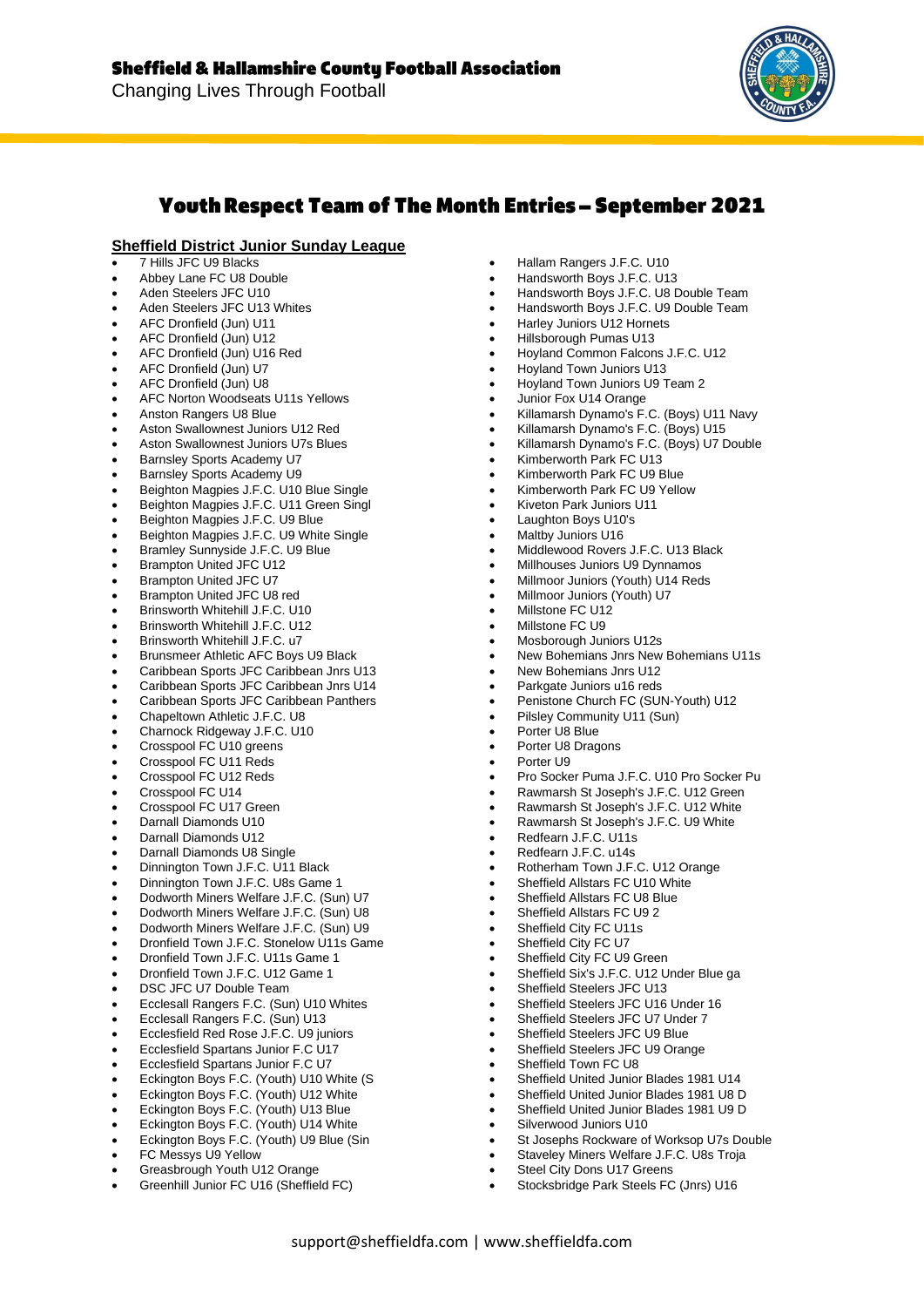Changing Lives Through Football



- Swinton Athletic Spartans JFC U7 Double
- Thorncliffe Juniors (Sun.) U7 Under 7 Ye
- Tinsley Juniors U8
- Tinsley Juniors U9
- Treeton Terriers (Junior) U12 • Treeton Terriers (Junior) U15 Orange
- Treeton Terriers (Junior) U7
- Treeton Terriers (Junior) U8 Double Team
- Tusaale United Junior U9
- Warmsworth Lions A.F.C. U16
- Wath Stars Junior U10 .
- Westfield Rangers U14 Westfield Rangers
- Westfield Rangers U8
- Whiston Wildcats J.F.C. U12 Black

### **Sheffield and Hallamshire Women and Girls League**

- AFC Pogmoor (Girls) U12
- Barnsley Women's FC U11
- Bawtry Junior U11 Girls
- Brunsmeer Athletic A.F.C. (Girls) U15 .
- Charnock Ridgeway U10 (girls)
- Chesterfield FC Women U11 (girls)
- Crosspool Girls FC U10
- Crosspool Girls FC U18 (girls)
- Doncaster Belles (Girls) U13
- Dronfield Town Girls U14
- Hallam Rangers J.F.C. U13's (Girls)
- Handsworth JSC U11 (girls)

#### **Barnsley & District Junior Football League**

- Ackworth Jnrs U14s
- Athersley Rec U12s
- Athersley Rec U9s
- Durkar Devils Green U7s
- Frickley Athletic U8sStaincross Rangers U8s
- Grimethorpe U10s
- Hallgreen Tigers U11s

• Huddersfield Town Womens (Girls) U16

• Whiston Wildcats J.F.C. U7 Double Team

• Worksop Boys & Girls Club JFC U10 Panthe • Worksop Boys & Girls Club JFC U13 Panthe • Worksop Boys & Girls Club JFC U8 Lions

• Whiston Wildcats J.F.C. U9s • Wickersley Youth U14 Red • Wickersley Youth U14 White • Wisewood Juniors U10 Red • Wisewood Juniors U16 Black • Wombwell Junior U17 Reds • Wombwell Main Juniors U7 Reds • Woodhouse Junior U14 Game 1 • Woodhouse Junior U8 Claret • Woodhouse Junior U9

- Kiveton Park F.C. (Girls) U11
- Middlewood Rovers Girls JFC U12
- Middlewood Rovers Girls JFC U13 • Millmoor Juniors F.C. (Girls) U11
- Penistone Church Girls U18s (girls)
- Sheffield United CLF U9 (girls)
- Sheffield Wednesday Ladies F.C. U10
- Sheffield Wednesday Ladies F.C. U15(girls)
- Sheffield Wednesday Ladies F.C. U9(girls)
- Wickersley Youth Girls U11
- Wombwell Main Juniors U13 Girls
- North Gawber Colliery U10s
- North Gawber Colliery U7s
- Penistone Hhurch U13s
- Ryhill Jnrs U13s
- South Hiendley U12s
- Upton United U9s
- Worsbrough United Green U11s

#### **Doncaster District Junior Sunday Football League**

- Ackworth Juniors FC U18 Red
- Ackworth Juniors FC U18 Yellow
- Ackworth Juniors FC U8 Reds
- Adwick Park Rangers J.F.C. U15s
- Adwick Park Rangers J.F.C. U7
- Adwick Park Rangers J.F.C. U9
- AFC Bentley Academy U12s
- AFC Bentley Academy U14
- AFC Bentley Academy U8
- Armthorpe Rovers Juniors U16
- Armthorpe Rovers Juniors U18
- Armthorpe Rovers Juniors U7s
- Armthorpe Rovers Juniors U8s
- Armthorpe Rovers Juniors U9s
- Askern Miners U12 F.C
- Askern Miners U13s
- Askern Miners U7 red
- Askern Miners U8 Blue
- Askern Miners U8 Red
- Auckley JFC U11 Blue
- Barnburgh Athletic U9's
- Barnby Dun Colts U10
- Barnby Dun Colts U14
- Barnby Dun Colts U9 Black
- Barnby Dun Colts U9 Red
- Barnby Dun Rovers JFC U11 Blue
- Barnby Dun Rovers JFC U13 Red
- Barnby Dun Rovers JFC U14 Blue
- Bawtry Junior U10
- Bawtry Junior U11 BLUE
- Bawtry Junior U11 RED
- Bawtry Junior U12
- Bawtry Junior U13
- Bawtry Junior U15
- Bawtry Junior U16 RED
- Bawtry Junior U7 Bawtry
- Bawtry Junior U8 Green
- Bessacarr JFC U12 Blue
- Bessacarr JFC U12 Green
- Bessacarr JFC U12 Red
- Bessacarr JFC U13 Green
- Bessacarr JFC U13 Reds • Bessacarr JFC U14Blue
- Bessacarr JFC U16
- 

support@sheffieldfa.com | www.sheffieldfa.com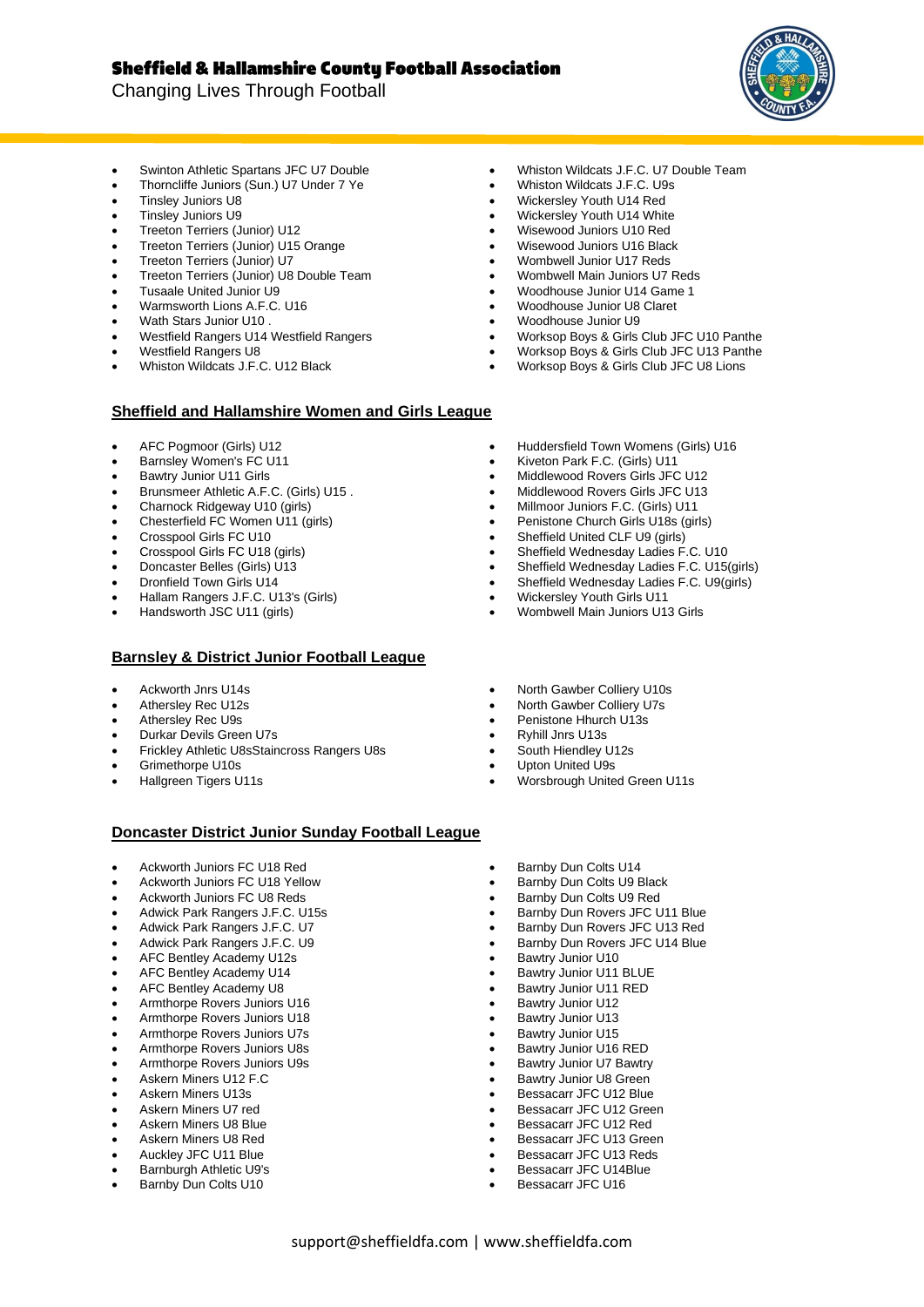## **Sheffield & Hallamshire County Football Association**

Changing Lives Through Football



- Bessacarr JFC U7 .Green
- Bessacarr JFC U7 .Red
- Bessacarr JFC U7 .Yellow
- Bessacarr JFC U8 af Yellow
- Bessacarr JFC U8 Green.
- Bessacarr JFC U8 Purple
- Bessacarr JFC U8 Red.
- Bessacarr JFC U9 Blue
- Bessacarr JFC U9 Green • Bessacarr JFC U9 Red
- Bessacarr JFC U9 Yellow
- Blyth Bombers J.F.C. U10
- Blyth Bombers J.F.C. U13
- Branton FC U10 Blues
- Branton FC U10 Reds
- Branton FC U12 Branton JFC
- Branton FC U13 red
- Branton FC U13 yellow
- Branton FC U8
- Branton FC U9 Blues
- Brierley Cubs J.F.C. U13
- Carcroft Village Juniors U10 Red
- Carcroft Village Juniors U14 Blue
- Carcroft Village Juniors U16 Red
- Carcroft Village Juniors U7
- Carcroft Village Juniors U8
- Club Thorne U12
- Club Thorne U13 Yellow
- Club Thorne U7
- Club Thorne U8 Blue
- Club Thorne U9
- Conyers JFC U11 Blue
- Crowle Colts Juniors U13
- Crowle Colts Juniors U13 Blue
- Crowle Colts Juniors U18 Juniors
- Dearne & District J.F.C. U10 blue
- Dearne & District J.F.C. U12 red
- Dearne & District J.F.C. U15 Red
- Dearne & District J.F.C. U18 Red
- Dearne & District J.F.C. U8 blue
- Denaby Main JFC U12
- Denaby Main JFC U15
- Denaby Main JFC U7
- Denaby United JFC U11
- Denaby United JFC U12
- Denaby United JFC U9
- Dunscroft Warriors JFC U7s
- Dunscroft Warriors JFC U9 Blues
- Edenthorpe JFC U11
- Edenthorpe JFC U12
- Edenthorpe JFC U13
- Edenthorpe JFC U18 Blue
- Edenthorpe JFC U18 Yellow
- Edenthorpe JFC U9
- Edlington White Stars (Boys) U10 Blue
- Edlington White Stars (Boys) U13 Red
- Edlington White Stars (Boys) U7
- Edlington White Stars (Boys) U9
- Epworth Town Colts AFC U13
- Epworth Town Colts AFC U14
- Epworth Town Colts AFC U9 Colts
- FC Messys U11 Blue
- FC Messys U9 Fc Messys Red
- Finningley Harriers Jnrs U10 Blue
- Finningley Harriers Jnrs U11
- Finningley Harriers Jnrs U12
- Finningley Harriers Jnrs U7 Blue
- Finningley Harriers Jnrs U7 Red
- Finningley Harriers Jnrs U8's
- Frickley Athletic FC U13s Blues
- Harworth Colliery Jnrs Harworth Colliery
- Harworth Colliery Jnrs U10
- Harworth Colliery Jnrs U12
- Harworth Colliery Jnrs U9
- Hemsworth Town CAFC Juniors U13s
- Hyde Park Knights Juniors U11 BLUE
- Hyde Park Knights Juniors U14
- Hyde Park Knights Juniors U9 BLUE
- Hyde Park Knights Juniors U9 RED
- Mexborough Athletic U8
- Mexborough Rangers J.F.C. U10s
- Mexborough Rangers J.F.C. U11
- Mexborough Rangers J.F.C. U14
- Mexborough Rangers J.F.C. u8
- Misterton United Juniors F.C. U7
- Misterton United Juniors F.C. U8
- Misterton United Juniors F.C. U9
- Moorthorpe & South Elmsall District JFC
- Moorthorpe & South Elmsall JFC Red
- Optima FC U10

• Ryhill U16

support@sheffieldfa.com | www.sheffieldfa.com

- Optima FC U11 Blue
- Retford F.C. Juniors U10
- Retford F.C. Juniors U8 (Red)
- Retford F.C. Juniors U8 Blues
- Retford F.C. Juniors U9 Red
- Rossington Main J.F.C. U10 Blue
- Rossington Main J.F.C. U11 BLUE • Rossington Main J.F.C. U16

Scawthorpe Scorpions J.F.C. u11 Green Scawthorpe Scorpions J.F.C. u12 Scawthorpe Scorpions J.F.C. U16 Scawthorpe Scorpions J.F.C. U8 Red Scawthorpe Scorpions J.F.C. u9 blue Scawthorpe Scorpions J.F.C. u9 Red • Snaith Juniors U8 Snaith Sonics

• Sprotbrough & Cusworth Crusaders U10 Blu • Sprotbrough & Cusworth Crusaders U10 Red • Sprotbrough & Cusworth Crusaders U10 Yel • Sprotbrough & Cusworth Crusaders U11 Red • Sprotbrough & Cusworth Crusaders U12 GRE • Sprotbrough & Cusworth Crusaders U7 Gree • Sprotbrough & Cusworth Crusaders U8 Gree • Sprotbrough & Cusworth Crusaders U9 Gree • Sprotbrough & Cusworth Crusaders U9 Red

• Upton United Juniors Community Sports Cl • Warmsworth Lions A.F.C. U11 red

• Rossington Main J.F.C. U12s

Sandall Beat JFC U15 Sandall Beat JFC U8

Stainforth Juniors u11 Stainforth Juniors U13 Stainforth Juniors u8 • Thorne Colliery Juniors U16 • Thorpe United Juniors U11 Blue • Tickhill Juniors U10 Blue • Tickhill Juniors U10 Yellow • Tickhill Juniors U11 Blue • Tickhill Juniors U12 Red • Tickhill Juniors U14 Green • Tickhill Juniors U14 Red • Tickhill Juniors U7 Blue • Tickhill Juniors U7 Green • Tickhill Juniors U7 Red • Tickhill Juniors U8 Red • Tickhill Juniors U9 Red